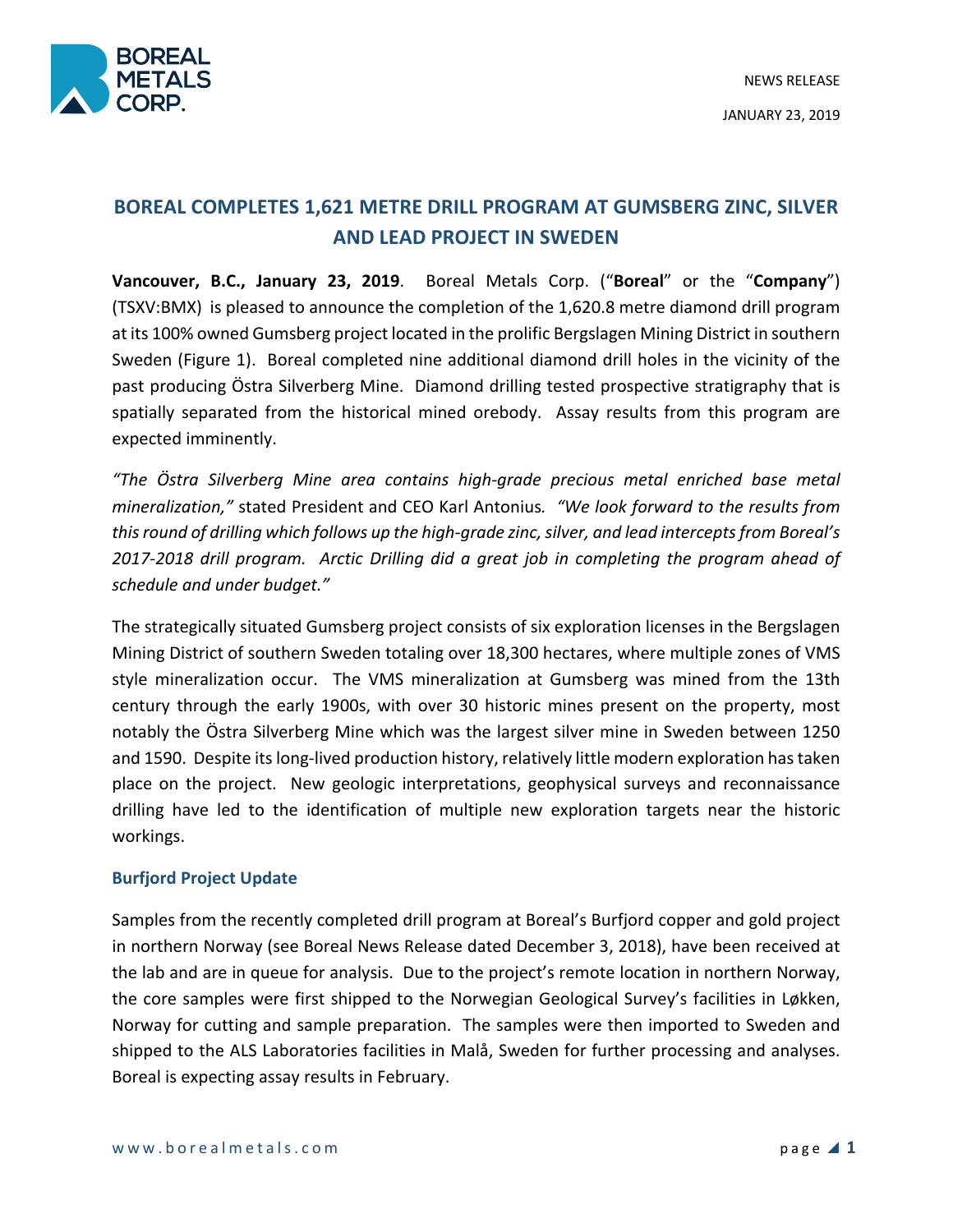

JANUARY 23, 2019



**Figure 1. The Gumsberg License is situated in the highly prospective base and precious metal rich Bergslagen District of southern Sweden.**

#### Notes to Figure 1

Mineralization hosted on the Falun, Saxerget and Garpenberg properties is not necessarily representative or indicative of the mineralization hosted on the Company's Gumsberg property.

1 Grade-Tonnage information obtained from Mineral deposits and metallogeny of Fennoscandia, Geological Survey paper of Finland, Special Paper 53. Pasi Eilu Editor. 401 p. 2012.

2 Garpenberg has a proven resource of 19.7 Mt @ 96 g/t Ag, 0.3 g/t Au, 0.04% Cu, 1.6% Pb, and 3.8% Zn and a probable resource of 56.7 Mt @ 99 g/t Ag, 0.3 g/t Au, 0.05% Cu, 1.4% Pb, and 2.9% Zn (Boliden 2016 Annual Report: http://www.boliden.com/investor-relations/reports-and-presentations/annualreports/)

3 Kampmann, T.C., Jansson, N.F., Stephens, M.B., Majka, J., and Lasskogen, L., 2017. Systematics of Hydrothermal Alteration at the Falun Base Metal Sulfide Deposit and Implications for Ore Genesis and Exploration, Bergslagen Ore District, Fennoscandian Shield, Sweden. Economic Geology V. 112, pp 1111-1152.

Approximately 28 to 35 million metric tons (Mt) of ore were produced from the Falun Mine at grades ranging between 0.5 to 5% Zn, 0.1 to 1.7% Pb, 0.7 to 4% Cu, 13 to 35 g/t Ag, and 0.5 to 4 g/t Au, varying between different mineralization types.

# **Qualified Person**

Daniel MacNeil, P.Geo, a Qualified Person as defined by National Instrument 43-101, has read and approved all technical and scientific information contained in this news release. Mr. MacNeil is Vice President Exploration for Boreal Metals Corp.

#### **About Boreal Metals Corp.**

Boreal is a mineral exploration company focused on the discovery of zinc, copper, silver, gold and cobalt deposits in exceptional, historical mining project areas spanning Sweden and Norway. The